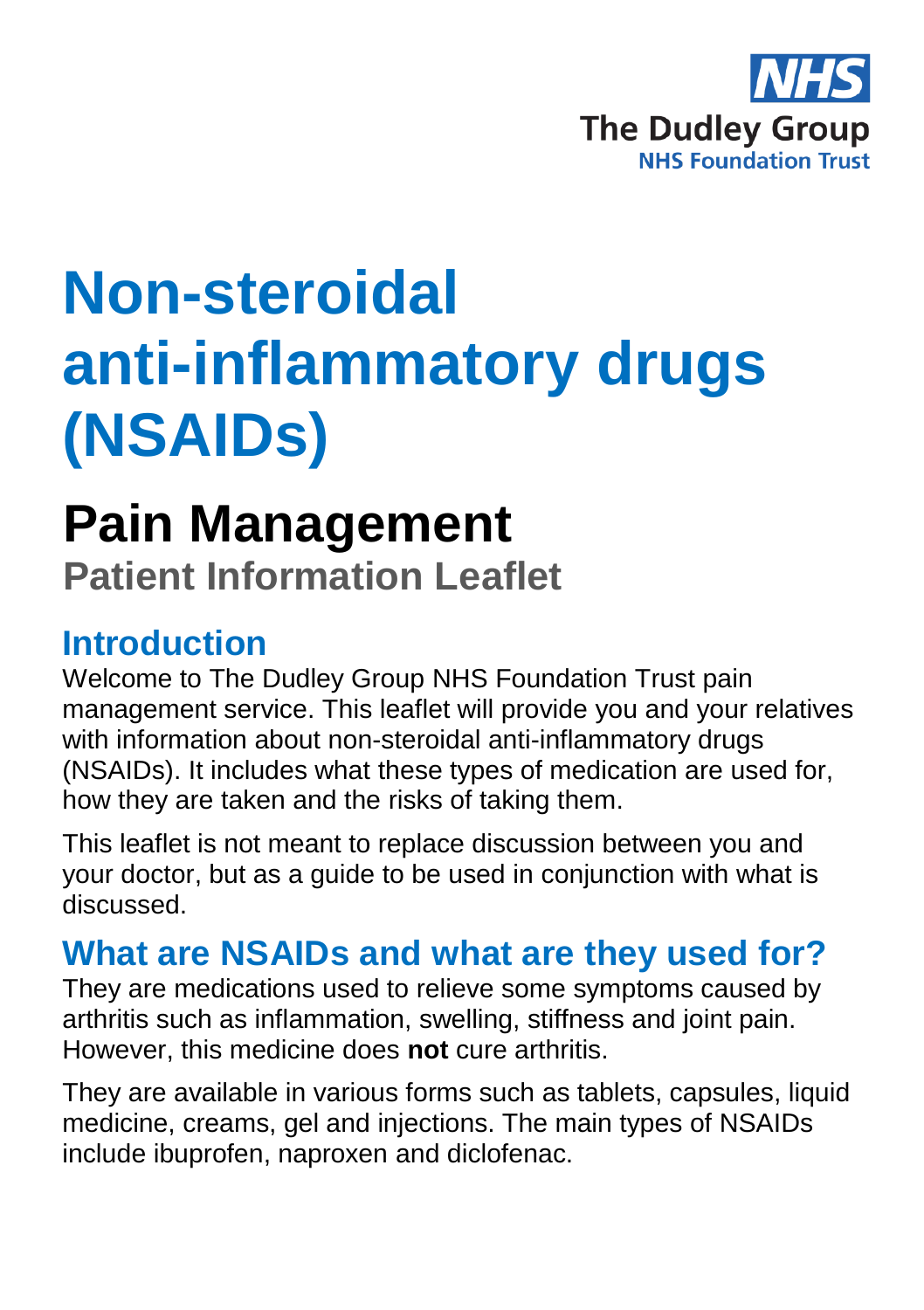Some of these medicines are also used to relieve other kinds of pain, or treat other painful conditions such as:

- Sprains, strains, other injuries
- Gout a type of arthritis where crystals form inside and around ioints
- Tendonitis inflammation of a tendon
- Bursitis inflammation around joints
- Menstrual cramps (period pains)

Some NSAIDs such as ibuprofen and naproxen can be used to reduce fever. NSAIDs may also be used to treat other conditions on the advice of a doctor.

## **What are the risks?**

NSAIDs can cause side effects especially if used for a long period of time or in large doses. These include feeling or being sick, stomach irritation, stomach pain, bleeding from the stomach, bowels or back passage, rashes and respiratory problems. If they are used for a long time, they can cause kidney problems.

Some of the side effects are painful or uncomfortable. Others can be more serious and may need medical treatment.

Please tell your GP or healthcare professional if you:

- have had any reactions or side effects from NSAIDs before
- are allergic to any other substance such as food, preservatives or dyes
- are on any special diet such as low sodium or low sugar as some of these medicines contain sugar and sodium

Certain side effects, such as confusion, swelling of the face, feet or lower legs, or a sudden decrease in the amount of urine produced, may be especially likely to occur in more elderly people. Elderly people are usually more sensitive than younger adults to the effects of NSAIDs.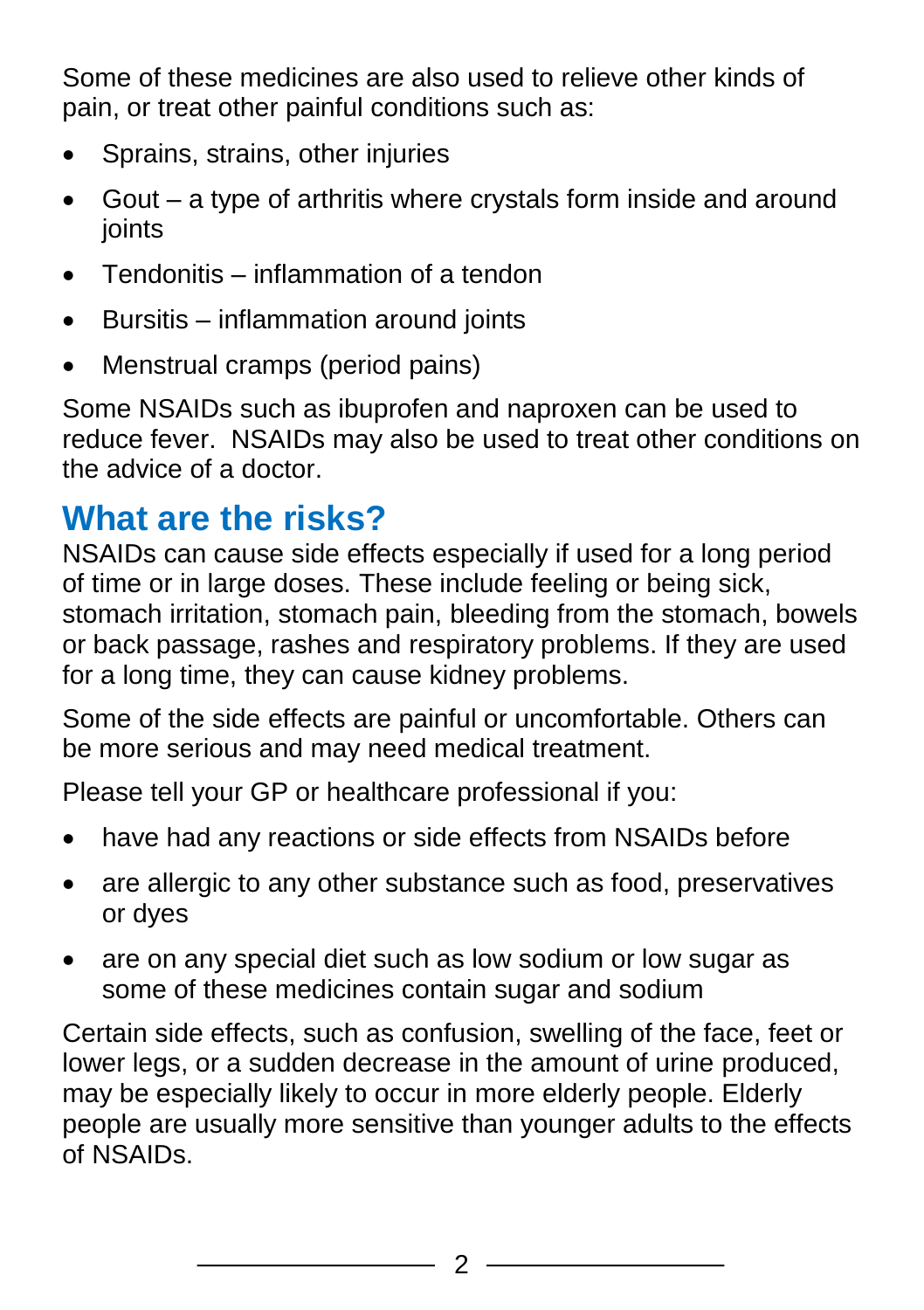Elderly people are more likely than younger adults to get very sick if these medicines cause stomach problems. An NSAID called phenylbutazone can cause blood problems and these are more likely to occur in elderly people.

#### **Pregnancy:**

Do not use NSAIDs if you are, or think you might be, pregnant.

#### **Children:**

Ibuprofen has been tested in children six months of age and older. It has not been shown to cause different side effects or problems than it does in adults. It is important that you discuss the risks and benefits of using this medicine with your child's doctor before using it.

## **How do I take NSAIDs?**

Please take your painkiller as directed by your pain consultant or GP. There will also be information on the leaflet enclosed with the medication. Never share your medication with anyone else.

## **What if I have problems?**

You can contact the clinical nurse specialists in the pain management team (9am to 5pm, Monday to Friday) by:

- Calling **01384 244735** and leaving a message on the answerphone or
- Ringing the switchboard number 01384 456111 and asking them to bleep the number 5064

Out of these hours, you will need to contact your GP or NHS 111.

## **Can I find out more?**

The following website has more information about managing pain:

#### **British Pain Society**

[https://www.britishpainsociety.org/british-pain-society](https://www.britishpainsociety.org/british-pain-society-publications/patient-publications/)[publications/patient-publications/](https://www.britishpainsociety.org/british-pain-society-publications/patient-publications/)

The following website has information about medications and driving:

[www.gov.uk/drug-driving-law](file://///dgohbrkfile/Foundation_Team$/Patient%20Information/Patient%20Information%20Leaflets/Patient%20Information%20Under%20Review/Leaflets%20with%20changes%20in%20progress/Pain%20management%20review_files/www.gov.uk/drug-driving-law)